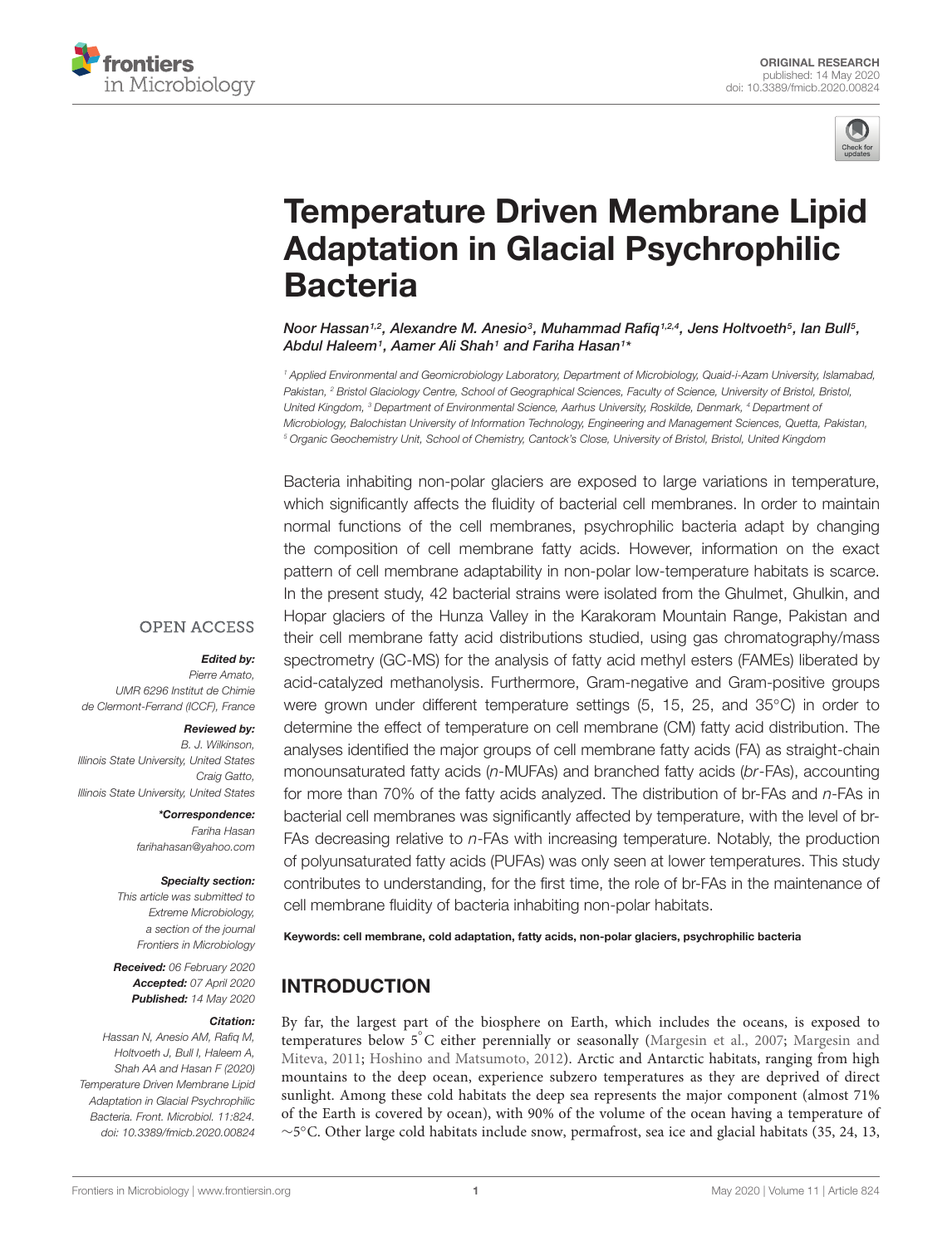and 10% coverage of the Earth surface, respectively) in addition to various other cold habitats such as lakes, cold soils (especially surface soils), cold deserts, and caves [\(Singh et al.,](#page-8-3) [2006;](#page-8-3) [Margesin and Miteva,](#page-8-1) [2011\)](#page-8-1).

Bacteria inhabiting cold environments face prolonged frigid temperatures and daily freeze-thaw cycles [\(Montiel,](#page-8-4) [2000\)](#page-8-4). They have to cope with special challenges to thrive under subzero temperatures, such as slow chemical reaction rates and limited enzyme activity, denaturation of proteins, increased water viscosity, decreased cell membrane fluidity [\(Russell,](#page-8-5) [1990;](#page-8-5) [Crowe](#page-8-6) [et al.,](#page-8-6) [1992;](#page-8-6) [Hassan et al.,](#page-8-7) [2016\)](#page-8-7) and limited water availability as a solvent for biochemical reactions [\(Wynn-Williams,](#page-9-0) [1990\)](#page-9-0). However, bacteria have remarkable adaptive abilities that enable them to survive harsh and highly variable environmental conditions, including changes in pH and temperature [\(Ganzert](#page-8-8) [et al.,](#page-8-8) [2011;](#page-8-8) [Bajerski and Wagner,](#page-7-0) [2013\)](#page-7-0). These adaptation mechanisms include the expression of heat/cold shock proteins, production of protective compatible solutes or an altered metabolism [\(Georlette et al.,](#page-8-9) [2004\)](#page-8-9). Another strategy employed by bacteria is the modification of the cell membrane structure as it is involved in important metabolic processes and is a vital interface in the electron transport chain [\(Denich et al.,](#page-8-10) [2003\)](#page-8-10).

Homeoviscous adaptation, i.e., the alteration of cell membrane composition to maintain cell membrane fluidity in response to environmental changes, has long been observed in bacterial communities [\(Sinensky,](#page-8-11) [1974\)](#page-8-11) and in bacteria involved in the direct synthesis of fatty acids, with diverse melting points, to maintain the required physical properties needed of membrane lipids [\(Mansilla et al.,](#page-8-12) [2004\)](#page-8-12). An increase in the amount of low-melting-point fatty acids (such as monounsaturated fatty acids, polyunsaturated fatty acids and branched-chain fatty acids relative to their saturated straight analogs) provides adequate membrane fluidity in almost all organisms [\(Fulco,](#page-8-13) [1983;](#page-8-13) [Hazel](#page-8-14) [and Williams,](#page-8-14) [1990;](#page-8-14) [Suutari and Laakso,](#page-8-15) [1994\)](#page-8-15). Low temperature and high pressure play a significant role in probing the integrity of membranes, with evidence even for irreversible change, i.e., from a fluid to a rigid state [\(Cossins and MacDonald,](#page-7-1) [1984;](#page-7-1) [Hazel](#page-8-14) [and Williams,](#page-8-14) [1990\)](#page-8-14). Bacterial adaptation to low temperature and high pressure typically involves an increased proportion of branched chain fatty acids (BCFA) and unsaturated fatty acids (UFA) into membrane phospholipids [\(DeLong and Yayanos,](#page-8-16) [1986;](#page-8-16) [Wirsen et al.,](#page-8-17) [1986;](#page-8-17) [Nichols et al.,](#page-8-18) [1997\)](#page-8-18). However, to the best of our knowledge, these results have only been obtained by studying Gram-negative bacteria residing in deep sea or a very few Antarctic habitats. The current study aims to characterize the cell membrane fatty acid profiles of Gram-positive and Gram-negative psychrotolerant bacteria isolated from non-polar glaciers and determine the role of saturated and unsaturated, straight and BCFAs in bacterial adaptation to low temperatures.

### MATERIALS AND METHODS

#### Sampling, Isolation and Identification of Bacterial Strains

Samples (ice, melted water, and sediment) were collected from three different glaciers, Ghulkin (36.42791 N, 74.80659 E), Ghulmet (36◦ 12.474 N, 74◦ 29.035 E) and Hopar (36.2108228 N, 74.7724664 E) of the Hunza Valley, Karakoram Mountains Range, Pakistan using Nasco Whirl–Pak bags and bottles (Fisher Scientific). A total of 42 different bacterial strains were isolated using R2A and Nutrient agar at 5, 15, and 35◦C as incubation temperatures. Culture of each bacteria isolate was then preserved in 35% glycerol and stored at −20◦C prior to further analysis.

The genomic DNA of all the bacteria isolates was extracted using the Invitrogen PureLink Microbiome DNA Kit (Invitrogen) following instructions given by manufacturer. After that 16S rRNA gene for all of the bacterial isolates was amplified using primers 27F and 1492R. PCR conditions used for 16S rRNA amplification were adjusted as preliminary denaturation at 94◦C for 5 min, then 40 cycles of 94, 56, and 72◦C each for 30 s and a final step of extension at 72◦C for 8 min. PCR products were then purified using QIAquick PCR Purification Kit (QIAGEN) and sequenced from MRC PPU DNA sequencing and services, University of Dundee, United Kingdom. Subsequently, obtained sequences were trimmed via BioEdit software and submitted to GenBank for getting accession numbers (**[Tables 1](#page-2-0)**, **[2](#page-2-1)**).

#### Production Media for Bacterial Growth

The experiments for the analysis of cell membrane fatty acids of all bacteria isolates were performed in Nutrient Agar (NA) [g L−<sup>1</sup> ; D(+)-glucose 1, peptone 15, sodium chloride 6, yeast extract 3] and Reasoner's 2A (R2A) (gL<sup>-1</sup>; casein acid hydrolysate 0.5, dextrose 0.5, dipotassium phosphate 0.3, magnesium sulfate 0.024, protease peptone 0.5, sodium pyruvate 0.3, starch soluble 0.5, yeast extract 0.5). The growth of isolates was conducted in 250 mL Erlenmeyer flasks with 50 mL production media at 15◦C for 7 days. The biomass collection of bacteria isolates was achieved by centrifuging the cultures in 50 mL falcon tubes at 4,500 g at 10 $^{\circ}$ C for 30 min. The resulting cell pellets were stored in 2 mL microcentrifuge tubes and freeze-dried prior to subsequent use.

### Preparation of Fatty Acid Methyl Esters (FAMEs)

Fatty acid methyl ester from all bacterial cell cultures were extracted using the protocol described by [El Razak et al.](#page-8-19) [\(2014\)](#page-8-19). Two mL of 5% methanolic HCl was mixed with 0.1 g of each dried bacterial cell culture and heated at 70◦C in a water bath for 120 min in sealed glass tubes. The sealed glass tubes were allowed to cool at 23°C for 30 min. Then, 1 mL Milli-Q® water was added to the tubes and vortexed, followed by 2 mL hexane and robust vortexing of the vial in order to extract the liberated fatty acid methyl esters (FAMEs). After phase separation, the solvent layer was transferred into a clean vial and the hexane removed under a gentle stream of nitrogen.

## Analysis of Cell Membrane Fatty Acid Distributions From Different Temperature Regimes

A total of 10 bacterial species, representing 10 different bacterial genera belonging to both Gram-negative and Gram-positive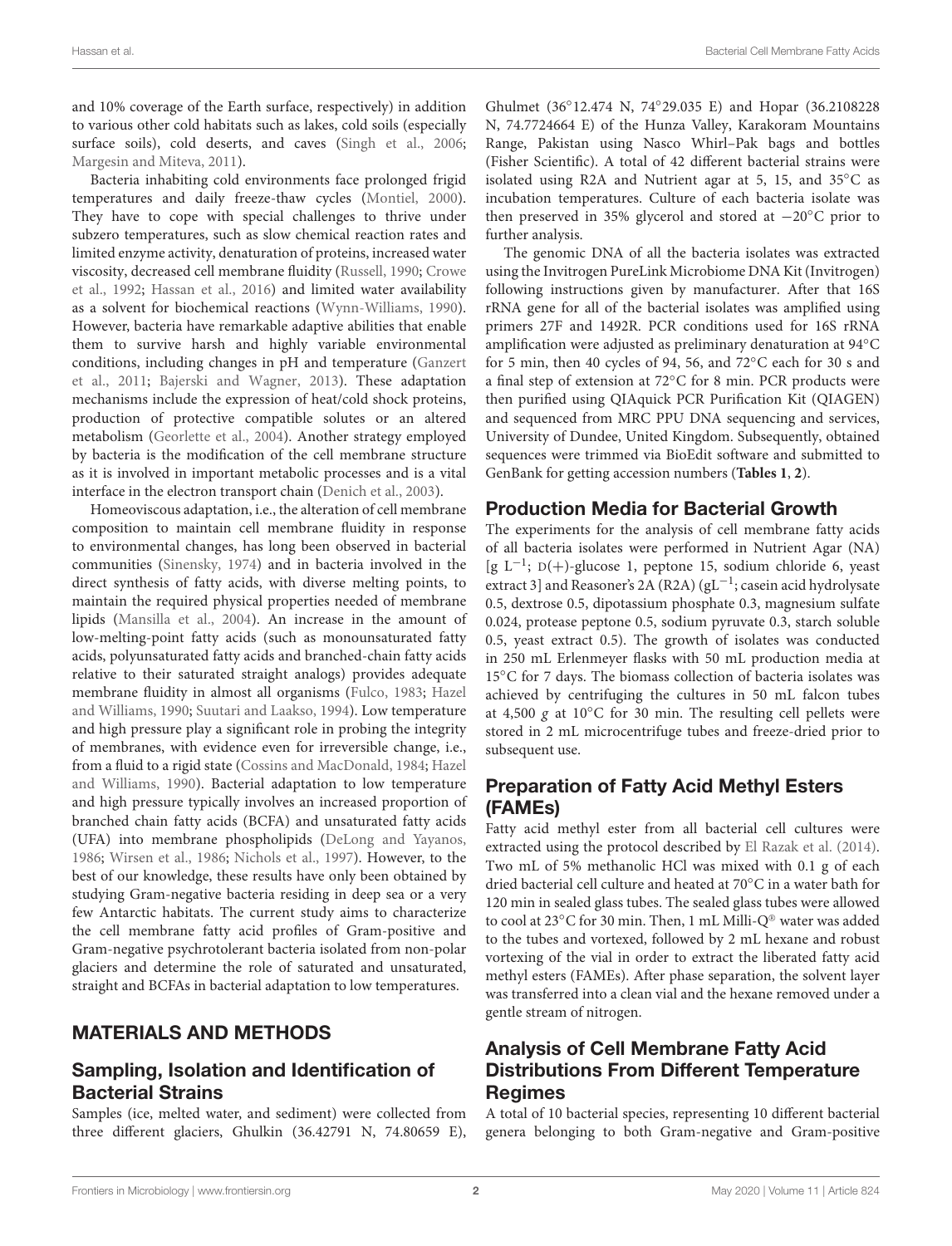<span id="page-2-0"></span>TABLE 1 | List of bacteria species produced straight chain monounsaturated fatty acids (\*n-MUFAs) as major group of cell membrane (CM) fatty acids (FA).

| <b>Bacterial species</b>               | <b>Accession No</b> | % of n-MUFAs/CM FA | Major fatty acids (%/cell membrane FA) |      |
|----------------------------------------|---------------------|--------------------|----------------------------------------|------|
| Deinococcus aquaticus GW7              | MK456560            | 78.3               | $n-C_{15:1(cis-10)}$                   | 32.9 |
| Massilia aurea HI1                     | MK456563            | 84.3               | $n-C_{15:1(cis-10)}$                   | 37.1 |
| Massilia oculi GI1                     | MK456529            | 58.5               | $n - C_{16:1(cis - 9)}$                | 50.8 |
| Pseudomonas brassicacearum GS2         | MK606638            | 69.4               | $n\text{-}C_{16:1(cis-9)}$             | 35.8 |
| Pseudomonas migulae GS3                | MK606639            | 49.0               | $n - C_{16:1(cis - 9)}$                | 23.2 |
| Pseudomonas mandelii GS12              | MK606643            | 72.0               | $n\text{-}C_{16:1(cis-9)}$             | 32.0 |
| Arthrobacter nitroguajacolicus GS13    | MK456545            | 89.6               | $n\text{-}C_{16:1(cis-9)}$             | 42.0 |
| Paenisporosarcina macmurdoensis GS17   | MK456549            | 42.0               | $n - C_{16:1(cis - 9)}$                | 15.8 |
| Janthinobacterium lividum GW1          | MK456554            | 67.1               | $n - C_{16:1(cis - 9)}$                | 52.9 |
| Pseudomonas extremaustralis HS8        | MK456576            | 60.1               | $n - C_{16:1(cis - 9)}$                | 35.1 |
| Pseudomonas veronii HS9                | MK456577            | 72.2               | $n\text{-}C_{16:1(cis-9)}$             | 25.8 |
| Pseudomonas fluorescens HS10           | MK456578            | 71.7               | $n\text{-}C_{16:1(cis-9)}$             | 29.3 |
| Pseudarthrobacter sulfonivorans HS14   | MK456582            | 70.6               | $n - C_{16:1(cis - 9)}$                | 34.1 |
| Massilia timonae HI7                   | MK456568            | 66.0               | $n\text{-}C_{16:1(cis-9)}$             | 65.7 |
| Flavobacterium sinopsychrotolerans GS7 | MK456539            | 89.0               | $n$ -C <sub>18:1(*</sub> $t$ r-9)      | 50.8 |
| Paracoccus hibiscisoli GS9             | MK456541            | 94.4               | $n-C_{18:1(tr-9)}$                     | 93.2 |
| <b>Brevundimonas vesicularis GS11</b>  | MK456543            | 72.0               | $n$ -C <sub>18:1(tr-9)</sub>           | 35.9 |
| Brevundimonas mediterranea GS18        | MK456550            | 77.2               | $n$ -C <sub>18:1(tr-9)</sub>           | 58.6 |
| Brevundimonas intermedia GS21          | MK456553            | 83.7               | $n - C_{18:1(tr - 9)}$                 | 57.5 |
| Sphingobium xenophagum GhS4            | MK456509            | 75.1               | $n$ -C <sub>18:1(tr-9)</sub>           | 60.0 |
| Acinetobacter radioresistens GhS8      | MK456513            | 78.0               | $n\text{-}C_{18:1(tr-9)}$              | 41.0 |
| Brevundimonas nasdae GhW6              | MK456525            | 77.5               | $n$ -C <sub>18:1</sub> ( $tr-9$ )      | 58.2 |
| Sanguibacter antarcticus GhW7          | MK456526            | 53.6               | $n\text{-}C_{18:1(tr-9)}$              | 45.5 |
| Rhizobium giardinii HI5                | MK456567            | 72.8               | $n\text{-}C_{18:1(tr-9)}$              | 61.7 |

Keys: <sup>∗</sup> tr, trans; <sup>∗</sup>n, straight chain.

<span id="page-2-1"></span>TABLE 2 | List of bacteria species produced branched chain fatty acids (∗br-FAs) as major group of cell membrane (CM) fatty acids (FA).

| <b>Bacterial species</b>            | <b>Accession No</b> | % of br-FA /CM FA |                           | Major fatty acids (%/cell membrane FA) |  |  |
|-------------------------------------|---------------------|-------------------|---------------------------|----------------------------------------|--|--|
| Enterobacter cloacae GhS11          | MK456516            | 73.4              | $*_{i-C_{15:0}}$          | 34.4                                   |  |  |
| Stenotrophomonas maltophilia GhS14  | MK456519            | 73.3              | $i$ -C <sub>15:0</sub>    | 32.3                                   |  |  |
| Arthrobacter agilis GS1             | MK456533            | 97.9              | $*a-C_{15:0}$             | 58.2                                   |  |  |
| Rhizobium herbae GS14               | MK606644            | 96.6              | $a - C_{15:0}$            | 42.3                                   |  |  |
| Sporosarcina psychrophila GS15      | MK456547            | 82.2              | $a - C_{15:0}$            | 59.6                                   |  |  |
| Deinococcus depolymerans GhS1       | MK456506            | 50.6              | $a - C_{15:0}$            | 28.5                                   |  |  |
| Staphylococcus equorum GhS5         | MK456510            | 90.2              | $a - C_{15:0}$            | 55.4                                   |  |  |
| Arthrobacter sulfureus GhS9         | MK456514            | 98.5              | $a - C_{15:0}$            | 56.4                                   |  |  |
| Enterobacter mori GhS12             | MK456517            | 95.2              | $a - C_{15:0}$            | 58.9                                   |  |  |
| Plantibacter auratus HI4            | MK456566            | 89.0              | $a$ -C <sub>15:0</sub>    | 51.9                                   |  |  |
| Arthrobacter psychrolactophilus HS1 | MK456569            | 93.8              | $a - C_{15:0}$            | 60.3                                   |  |  |
| Pseudarthrobacter scleromae HS2     | MK456570            | 91.1              | $a - C_{15:0}$            | 47.7                                   |  |  |
| Bacillus butanolivorans HS4         | MK456572            | 84.0              | $a - C_{15:0}$            | 40.1                                   |  |  |
| <b>Bacillus simplex HS7</b>         | MK456575            | 93.8              | $a - C_{15:0}$            | 49.4                                   |  |  |
| Delftia acidovorans HS13            | MK456581            | 89.0              | $a - C_{15:0}$            | 59.3                                   |  |  |
| Pseudomonas frederiksbergensis HW2  | MK456589            | 88.4              | $a - C_{15:0}$            | 44.0                                   |  |  |
| Sphingomonas faeni GW8              | MK456561            | 96.6              | $a - C_{17} \cdot \alpha$ | 38.5                                   |  |  |
| Acidovorax radices GW9              | MK456562            | 98.3              | $a - C_{17:0}$            | 43.6                                   |  |  |

Keys: <sup>∗</sup>br, branched chain; <sup>∗</sup> i, iso; <sup>∗</sup>a, anteiso.

groups, were selected in order to determine the variation or similarity in composition of bacterial cell membrane fatty acids growing under different temperature regimes. The selection

criteria of bacteria isolates was based on their ability to grow over a wide range of temperatures and their first time study on selected temperatures. Briefly, bacteria isolates were grown at 5, 15, 25,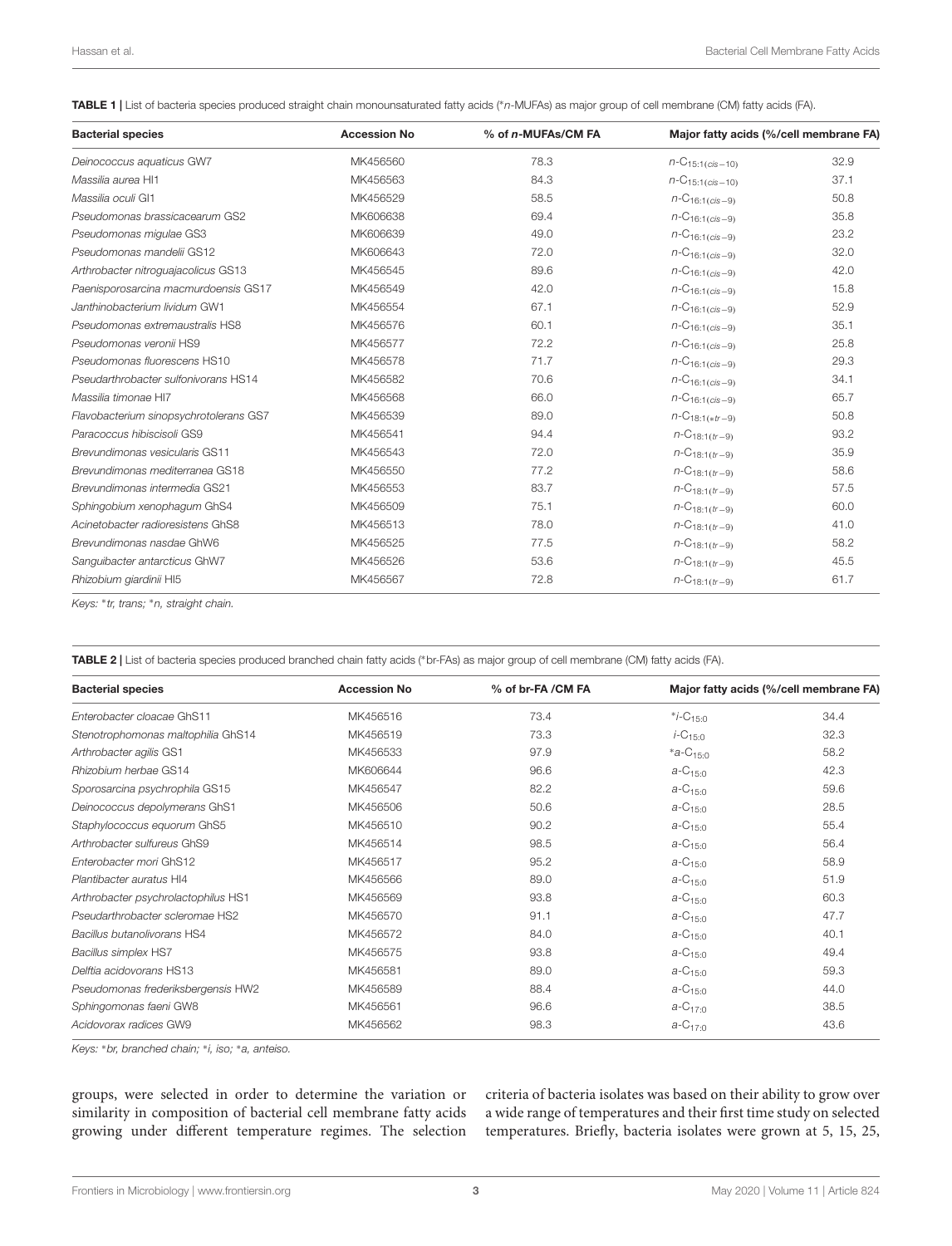and 35◦C using NB medium for 7 days. The bacterial biomass was obtained by centrifuging 40 mL falcon tubes containing bacterial cultures at 4,500 g at 10◦C for 30 min. The pelleted bacterial cells were then subjected to FAME extraction as above.

## Gas Chromatography-Mass Spectrometry (GC-MS) Analysis

Fatty acid methyl esters derived from the bacteria isolates were analyzed by GC-MS. The GC-MS comprised a Thermo Scientific Trace 1300 gas chromatograph coupled via a heated transfer line to a Thermo Scientific ISQ LT single quadrupole mass spectrometer. The GC was fitted with a programmable temperature vaporising (PTV) injector and an Agilent-HP 1 capillary column coated with a 100% dimethylpolysiloxane stationary phase (50 m  $\times$  0.32 mm internal diameter  $\times$  0.17 mm film thickness). The carrier gas was helium at a flow rate of 2 mL min−<sup>1</sup> . The PTV was programmed to heat up to 300◦C at 14◦C sec−<sup>1</sup> , transferring the analytes onto the column. The GC temperature program started with an initial temperature of 50◦C, held for 1 min, then heated to 100◦C at 10◦C min−<sup>1</sup> , then to 250°C at 4°C min<sup>-1</sup> and finally to 300°C at 20°C min<sup>-1</sup>. The final temperature was maintained for 5 min. Compounds were identified by their mass spectra, retention times and elution order in comparison to a commercial reference standard (Sigma Aldrich C4-C<sup>24</sup> FAME mix, inclusive of unsaturated compounds). Individual FAMEs were quantified by their peak areas relative to the peak area of an internal standard (methyl tetracosanoate, Sigma-Aldrich) and corrected for variable levels of ionization by a response factor that was calculated from analyses of the reference standard mix at the start of each analytical sequence. In addition, correlations between different temperature and fatty acids were also assessed in this study using GraphPad Prism 5.00.

### RESULTS

In the current study, 42 different bacterial isolates representing 23 different genera were identified by 16S rRNA sequencing (**[Tables 1](#page-2-0)**, **[2](#page-2-1)**). Pseudomonas was the most dominant genus followed by Arthrobacter, Brevundimonas, and Massilia. In addition, cell membrane fatty acids analyses revealed that in 24 out of 42 bacterial strains straight-chain monounsaturated fatty acids (MUFAs) were the major group of cell membrane (CM) fatty acid (FA), whereas 18 species were found to have branched fatty acids, both saturated and monounsaturated, as the dominant FAs in their cell membranes. The most important membrane fatty acids found in the 42 cold-tolerant bacterial species are listed in **[Tables 1](#page-2-0)**, **[2](#page-2-1)**. The main individual n-MUFAs detected were *n*-C<sub>15:1(cis-10)</sub>, *n*-C<sub>16:1(cis-9), and *n*-C<sub>18:1(tr-9),</sub></sub> whilst the dominant br-FAs are  $i$ -C<sub>15:0</sub>,  $a$ -C<sub>15:0</sub>, and  $a$ -C<sub>17:0</sub>. Most of the bacteria isolates were found to possess  $a-C_{15:0}$ (15 bacteria isolates) followed by n-C16:1(cis−9) (12 bacteria isolates) and  $n-C_{18:1(tr-9)}$  (10 bacteria isolates) in their cell membranes. Only 1 species was found to produce  $i$ -C<sub>15:0</sub>, whereas 2 of each isolate produced  $ai-C_{17:0}$  and  $n-C_{15:1(cis-10)}$  as the primary cell membrane fatty acid moieties. Very few of the bacterial species studied produce polyunsaturated fatty acids (**[Table 3](#page-3-0)**).

In 32 out of 42 bacterial species, either br-FAs or n-MUFAs accounted for more than 70% of all quantified cell membrane FAs. In Paracoccus hibiscisoli GS9, n-MUFAs account for 94% of the determined FAs, followed by Arthrobacter nitroguajacolicus GS13 (89.6%), Flavobacterium sinopsychrotolerans GS7 (89.0%), Massilia aurea HI1 (84.3%) and Brevundimonas intermedia GS21  $(83.7%)$ , with 11 species showing relative amounts of *n*-MUFAs of more than 70%. The proportion of br-FAs reaches 98.5% in Arthrobacter sulfureus GhS9 followed by Acidovorax radices GW9 (98.3%), Arthrobacter agilis GS1 (97.9%), Sphingomonas faeni GW8 (96.7%), Rhizobium herbae GS14 (96.6%), Enterobacter mori GhS12 (95.2%), Bacillus simplex HS7 (93.8%), Arthrobacter psychrolactophilus HS1 (93.7%), Pseudarthrobacter scleromae HS2 (91.1%) and Staphylococcus equorum GhS5 (90.2%). The remaining 7 strains contain 70% br-FA in their cell membranes. Some strains show a dominance of a single compound such as n-C<sub>18:1(tr−9)</sub> in *Paracoccus hibiscisoli* GS9 and *Rhizobium* giardinii HI5, with 93.3 and 61.7% of the quantified FAs, respectively.

In the current study, the effect of different temperatures on the distribution of fatty acids in the cell membranes of 10 bacterial species have been comprehensively determined (**[Table 4](#page-4-0)**). The selected bacteria belong to Gram-negative (e.g., Flavobacterium sinopsychrotolerans GS7, Paracoccus hibiscisoli GS9, Janthinobacterium lividum GW1, Sphingomonas faeni GW8, Brevundimonas nasdae-GhW6, Rhizobium giardinii HI5 and Pseudomonas extremaustralis-HS8) and Gram-positive groups (e.g., Sporosarcina psychrophila GS15, Staphylococcus equorum GhS5 and Arthrobacter psychrolactophilus HS1). Correlations were used to represent association of temperatures with cell

<span id="page-3-0"></span>TABLE 3 | Distribution of polyunsaturated fatty acids (PUFAs) in bacteria cell membranes at different temperatures.

| <b>Bacterial species</b>  | <b>PUFAs</b>            | $\mu$ g g <sup>-1</sup> (temperatures °C) |           |           |           |
|---------------------------|-------------------------|-------------------------------------------|-----------|-----------|-----------|
|                           |                         | 5                                         | 15        | 25        | 35        |
| Flavobacterium            | $C_{18:3(cis-6)}$       | 0.28                                      | 5.41      | $ND^*$    | <b>ND</b> |
| sinopsychrotolerans GS7   | $C_{18:3(cis-9)}$       | 0.15                                      | 0.27      | <b>ND</b> | <b>ND</b> |
|                           | C <sub>18:3isomer</sub> | 0.11                                      | <b>ND</b> | <b>ND</b> | <b>ND</b> |
| Janthinobacterium lividum | $C_{17:3}$              | 75.7                                      | <b>ND</b> | <b>ND</b> | <b>ND</b> |
| GW <sub>1</sub>           | $C_{18:2(cis-9)}$       | 1.99                                      | <b>ND</b> | <b>ND</b> | <b>ND</b> |
|                           | $C_{18:2(tr-9)}$        | 0.97                                      | <b>ND</b> | <b>ND</b> | <b>ND</b> |
|                           | $C_{18:3(cis-6)}$       | 0.22                                      | <b>ND</b> | <b>ND</b> | <b>ND</b> |
|                           | $C_{18:3}$ isomer       | 0.40                                      | <b>ND</b> | <b>ND</b> | <b>ND</b> |
| Brevundimonas nasdae      | $C_{18:2(cis-9)}$       | 54.3                                      | 0.32      | <b>ND</b> | <b>ND</b> |
| GhW <sub>6</sub>          | $C_{18:2(tr-9)}$        | 49.2                                      | 0.16      | <b>ND</b> | <b>ND</b> |
|                           | $C_{20:3(cis-8)}$       | 0.84                                      | <b>ND</b> | <b>ND</b> | <b>ND</b> |
|                           | $C_{20:3(cis-11)}$      | 1.05                                      | <b>ND</b> | <b>ND</b> | <b>ND</b> |
| Sphingomonas faeni GW8    | $C_{15:2(cis)}$         | 21.7                                      | <b>ND</b> | <b>ND</b> | <b>ND</b> |
|                           | $C_{15:2(tr)}$          | 30.9                                      | <b>ND</b> | <b>ND</b> | <b>ND</b> |
|                           | $C_{18:2(cis-9)}$       | 0.09                                      | 0.14      | <b>ND</b> | <b>ND</b> |
|                           | $C_{18:2(tr-9)}$        | 0.04                                      | 0.34      | <b>ND</b> | <b>ND</b> |

Keys: <sup>∗</sup>not detected.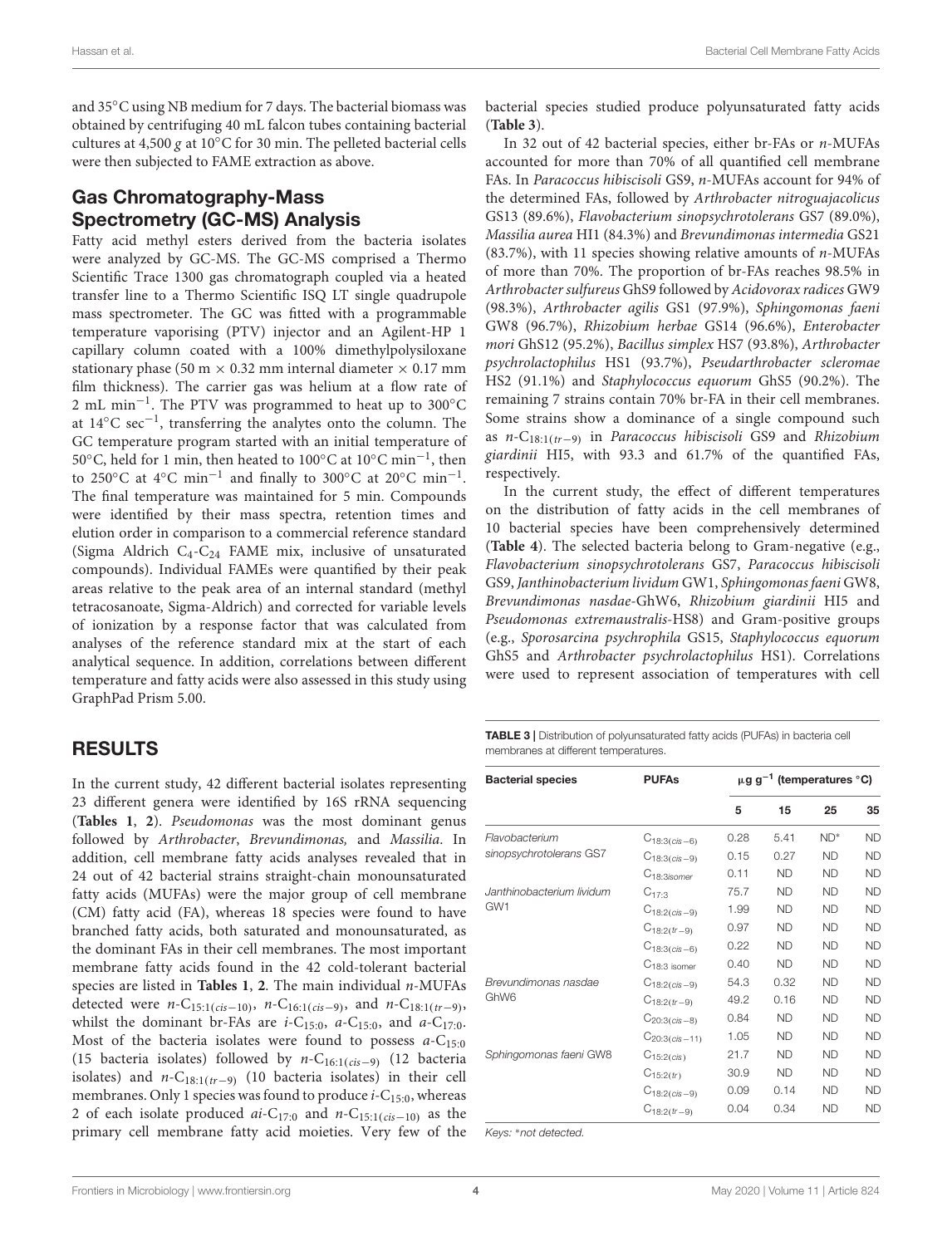<span id="page-4-0"></span>TABLE 4 | Temperature derived distributions of the major groups of fatty acids in cell membranes of bacteria species.

| <b>Bacteria</b>                           | Temp (°C) | Percentage (%) of major groups of fatty acids |                |                          |                   |                |  |
|-------------------------------------------|-----------|-----------------------------------------------|----------------|--------------------------|-------------------|----------------|--|
|                                           |           | a. br-SFAs                                    | b. n-SFAs      | c. br-MUFAs              | d. n-MUFAs        | e. PUFAs       |  |
| 1. Flavobacterium sinopsychrotolerans GS7 | 5         | 0.4                                           | 10             | 0.6                      | 89                |                |  |
|                                           | 15        | 0.4                                           | 18.1           | 0.5                      | 81                |                |  |
|                                           | 25        | 0.2                                           | 35.6           | 0.2                      | 64                |                |  |
|                                           | 35        | 0.2                                           | 24.5           | 0.3                      | 75                |                |  |
| 2. Paracoccus hibiscisoli GS9             | 5         | $\overline{4}$                                | 5              | $\mathbf{1}$             | 89                | 1              |  |
|                                           | 15        | 0.3                                           | $\overline{4}$ | 0.3                      | 93.5              | $\overline{2}$ |  |
|                                           | 25        | 0.1                                           | 6              | 0.1                      | 93                |                |  |
|                                           | 35        | 0.2                                           | 9.8            | $\bar{z}$                | 90                |                |  |
| 3. Janthinobacterium lividum GW1          | 5         | $\overline{\phantom{m}}$                      | 27             | 0.2                      | 68.8              | 4              |  |
|                                           | 15        | 1.2                                           | 30             | 1.1                      | 67                | 0.07           |  |
|                                           | 25        | 5                                             | 40             | $\overline{\phantom{0}}$ | 55                |                |  |
|                                           | 35        | $\bar{ }$                                     | 58             | $\overline{\phantom{a}}$ | 36                |                |  |
| 4. Brevundimonas nasdae GhW6              | 5         | 0.1                                           | 10             | 1.9                      | 88                |                |  |
|                                           | 15        | 0.3                                           | 20             | 1.7                      | 78                |                |  |
|                                           | 25        | 0.4                                           | 27             | 2.6                      | 70                |                |  |
|                                           | 35        | 0.5                                           | 33             | 2.5                      | 64                |                |  |
| 5. Rhizobium giardinii HI5                | 5         | $\qquad \qquad -$                             | 1.9            | 10                       | 88                |                |  |
|                                           | 15        | $\qquad \qquad -$                             | 5.9            | 21                       | 73                |                |  |
|                                           | 25        | 0.1                                           | 15.9           | 20                       | 64                |                |  |
|                                           | 35        | 0.4                                           | 22.6           | 13                       | 63                |                |  |
| 6. Pseudomonas extremaustralis HS8        | 5         | 26                                            | 8              | $\overline{7}$           | 59                |                |  |
|                                           | 15        | 24                                            | 14             | $\overline{c}$           | 60                |                |  |
|                                           | 25        | 11                                            | 30             | $\mathbf{1}$             | 58                |                |  |
|                                           | 35        | $\overline{a}$                                | 46.9           | 0.1                      | 53                |                |  |
| 7. Sphingomonas faeni GW8                 | 5         | 65                                            | 1              | 30                       | 1                 | 3              |  |
|                                           | 15        | 80                                            | 1.9            | 16                       | $\overline{c}$    | 0.1            |  |
|                                           | 25        | 72                                            | 23             | 0.2                      | 4.8               |                |  |
|                                           | 35        | $\overline{7}$                                | 51             | $\overline{\phantom{a}}$ | 42                |                |  |
| 8. Sporosarcina psychrophile GS15         | 5         | 85.3                                          | 1              | 13.2                     | 1.5               |                |  |
|                                           | 15        | 86.2                                          | 1              | 10.1                     | 2.7               |                |  |
|                                           | 25        | 90.6                                          | 2.4            | 3.4                      | 3.6               |                |  |
|                                           | 35        | 90                                            | $\overline{4}$ | $\overline{\phantom{0}}$ | $\qquad \qquad -$ |                |  |
| 9. Staphylococcus equorum GhS5            | 5         | 71                                            | $\overline{c}$ | 19                       | 8                 |                |  |
|                                           | 15        | 77                                            | $\mathbf{2}$   | 13                       | 8                 |                |  |
|                                           | 25        | 86                                            | 5              | $\overline{7}$           | $\overline{c}$    |                |  |
|                                           | 35        | 94                                            | $\overline{4}$ | $\mathbf{1}$             | $\mathbf{1}$      |                |  |
| 10. Arthrobacter psychrolactophilus HS1   | 5         | 85                                            | 0.4            | 14.5                     | 0.1               |                |  |
|                                           | 15        | 94                                            | 1.4            | 4.5                      | 0.1               |                |  |
|                                           | 25        | 98                                            | 1.5            | 0.5                      |                   |                |  |
|                                           | 35        | 98                                            | 1.8            | $\overline{\phantom{a}}$ | 0.2               |                |  |
|                                           |           |                                               |                |                          |                   |                |  |

membrane fatty acids (**[Tables 5](#page-5-0)**, **[6](#page-5-1)**). The Gram-negative strains accumulated straight-chain monounsaturated fatty acids (n-MUFAs) as the major group of cell membrane fatty acids except Sphingomonas faeni GW8 (**[Table 4](#page-4-0)**). The highest quantity of n-MUFAs were produced at lower temperature, i.e., 5 and 15◦C, and lower levels at higher temperature, i.e., 25 and 35◦C, but n-MUFAs still formed the major group of cell membrane fatty acids at all temperatures, except for Janthinobacterium lividum GW1, which generated relative levels of straightchain saturated fatty acids (n-SFA) of up to 58% at 35°C as

compared to 36% of n-MUFAs. In addition, Gram-positive bacteria revealed predominantly branched-chain fatty acids, both saturated and monounsaturated, as the major groups among the analyzed cell membrane FAs (**[Table 4](#page-4-0)**). However, at all temperatures, bacterial strains tend to incorporate higher levels of saturated branched-chain fatty acids into their cell membranes compared to branched-chain monounsaturated fatty acids (br-MUFAs). Saturated fatty acids occur only at very low levels (between 1.8 and 4%) in Gram-positive bacteria at all temperatures. In addition, Gram-positive bacteria exhibit the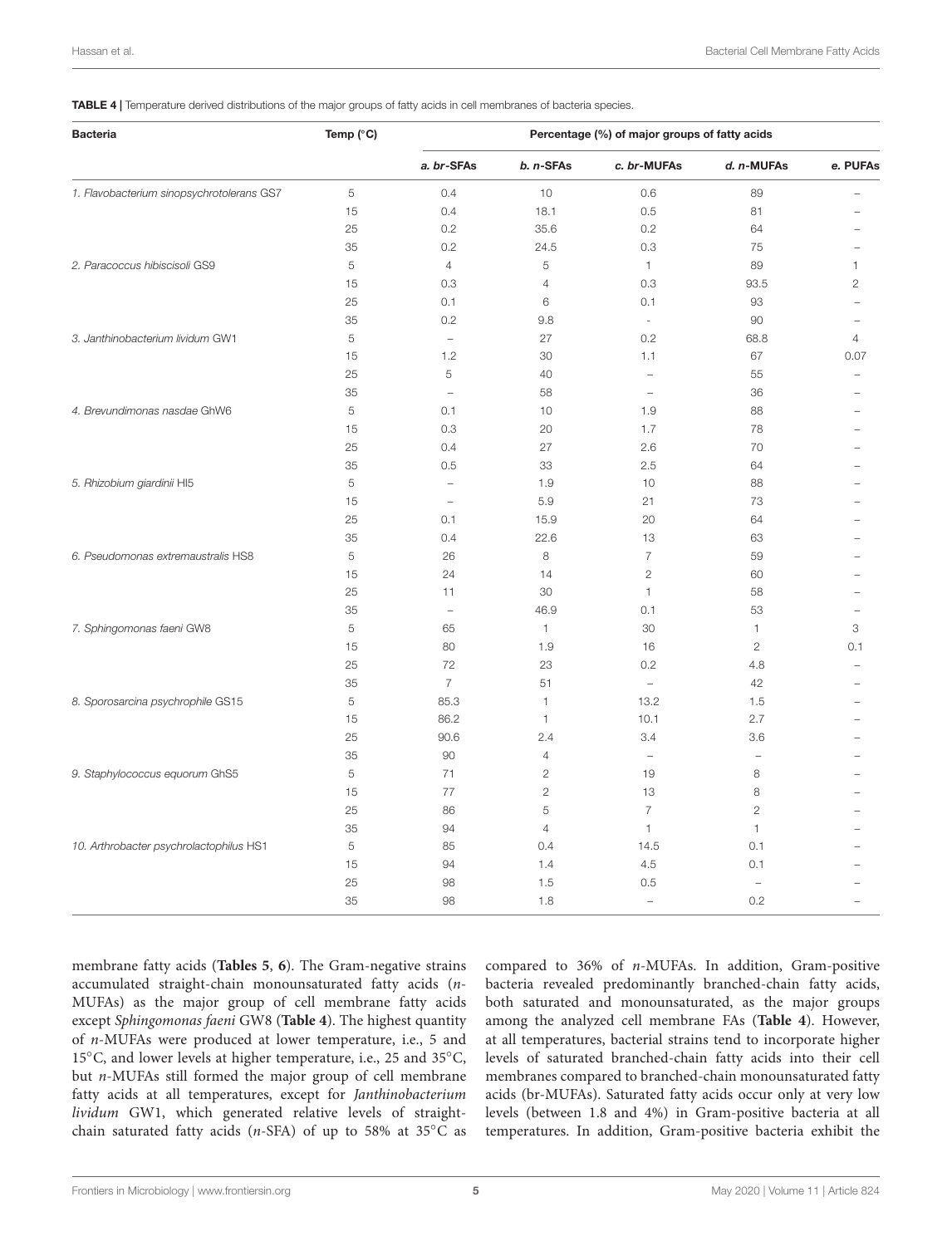<span id="page-5-0"></span>TABLE 5 | Correlations of cell membrane fatty acids produced by Gram-negative bacteria species at different temperature.

|                                        |        | <b>Correlations</b> |                               |        |           |
|----------------------------------------|--------|---------------------|-------------------------------|--------|-----------|
| Fatty acids (mg/g)                     |        | Temperature (°C)    | Correlation (R <sup>2</sup> ) |        |           |
|                                        | 5      | 15                  | 25                            | 35     |           |
| Rhizobium giardinii HI5                |        |                     |                               |        |           |
| $n - C_{16:0}$                         | 0.034  | 0.135               | 0.253                         | 0.404  | $0.991**$ |
| $n - C_{18:0}$                         | 0.085  | 0.163               | 0.252                         | 0.369  | $0.991**$ |
| $ai-C_{19:1}$                          | 0.315  | 0.606               | 0.803                         | 0.961  | $0.980*$  |
| $n\text{-}C_{16:1(cis-9)}$             | 1.313  | 0.872               | 0.531                         | 0.122  | $0.997**$ |
| $n\text{-}C_{18:1(tr-9)}$              | 1.116  | 1.248               | 1.501                         | 1.694  | $0.987**$ |
| Brevundimonas nasdae GhW6              |        |                     |                               |        |           |
| $n - C_{15:0}$                         | 0.072  | 0.149               | 0.174                         | 0.212  | $0.943*$  |
| $n - C_{16:0}$                         | 0.195  | 0.423               | 0.520                         | 0.724  | $0.979*$  |
| $n\text{-}C_{17:1(tr-10)}$             | 0.328  | 0.189               | 0.153                         | 0.071  | $0.944*$  |
| $n\text{-}C_{16:1(cis-9)}$             | 0.643  | 0.371               | 0.114                         | 0.070  | 0.928     |
| $n\text{-}C_{18:1(tr-9)}$              | 1.716  | 1.765               | 1.923                         | 2.045  | $0.964*$  |
| Flavobacterium sinopsychrotolerans GS7 |        |                     |                               |        |           |
| $n - C_{16:0}$                         | 0.215  | 0.378               | 0.542                         | 0.923  | $0.948*$  |
| $n - C_{17:0}$                         | 0.036  | 0.046               | 0.150                         | 0.233  | 0.923     |
| $n\text{-}C_{16:1(cis - 9)}$           | 1.073  | 0.930               | 0.422                         | 0.291  | 0.936     |
| $n\text{-}C_{17:1(tr-10)}$             | 0.757  | 0.536               | 0.145                         | 0.115  | 0.920     |
| $n\text{-}C_{18:1(tr-9)}$              | 1.247  | 1.762               | 1.82                          | 2.032  | 0.874     |
| Paracoccus hibiscisoli GS9             |        |                     |                               |        |           |
| $n - C_{16:0}$                         | 0.0003 | 0.001               | 0.004                         | 0.010  | 0.879     |
| $n - C_{18:0}$                         | 0.046  | 0.051               | 0.092                         | 0.140  | 0.911     |
| $ai - C_{15:0}$                        | 0.012  | 0.015               | 0.022                         | 0.028  | $0.977*$  |
| $i$ -C <sub>17:1</sub>                 | 1.200  | 0.946               | 0.03                          | 0.014  | 0.880     |
| $n\text{-}C_{18:1(tr-9)}$              | 0.043  | 0.720               | 1.201                         | 1.576  | $0.982**$ |
| Janthinobacterium lividum GW1          |        |                     |                               |        |           |
| $n - C_{16:0}$                         | 0.491  | 0.521               | 0.739                         | 0.845  | 0.932     |
| $n - C_{18:0}$                         | 0.003  | 0.005               | 0.04                          | 0.059  | 0.914     |
| $n\text{-}C_{16:1(cis-9)}$             | 0.831  | 0.636               | 0.015                         | 0.007  | 0.884     |
| $n\text{-}C_{16:1(tr-9)}$              | 0.015  | 0.058               | 0.268                         | 0.404  | $0.949*$  |
| $i - C_{17:0}$                         | 0.0006 | 0.001               | 0.023                         | 0.017  | 0.665     |
| Sphingomonas faeni GW8                 |        |                     |                               |        |           |
| $n - C_{16:0}$                         | 0.059  | 0.251               | 0.478                         | 0.580  | $0.979*$  |
| $n - C_{18:0}$                         | 0.015  | 0.401               | 0.540                         | 0.613  | 0.876     |
| $ai - C_{15:0}$                        | 0.573  | 0.279               | 0.124                         | 0.063  | 0.911     |
| $i$ -C <sub>16:0</sub>                 | 0.290  | 0.177               | 0.091                         | 0.043  | $0.969*$  |
| $ai-C_{17:0}$                          | 0.477  | 0.225               | 0.076                         | 0.056  | 0.880     |
| Pseudomonas extremaustralis HS8        |        |                     |                               |        |           |
| $n$ -C <sub>16:0</sub>                 | 0.154  | 0.329               | 0.551                         | 0.888  | $0.977*$  |
| $i$ -C <sub>15:0</sub>                 | 0.228  | 0.161               | 0.129                         | 0.004  | 0.937     |
| $ai - C_{15:0}$                        | 0.432  | 0.231               | 0.094                         | 0.0002 | $0.972*$  |
| $ai-C_{17:1}$                          | 0.084  | 0.057               | 0.004                         | 0.000  | 0.918     |
| $n\text{-}C_{16:1(cis-9)}$             | 0.961  | 0.751               | 0.676                         | 0.618  | 0.904     |

Keys: <sup>∗</sup>Correlation is significant at the 0.05 level (two-tailed). ∗∗Correlation is significant at the 0.01 level (two-tailed).

highest levels of saturated branched-chain fatty acids (br-SFAs) in their cell membranes at higher temperature, e.g., 25 and 35◦C, and gradually decreasing levels of br-SFAs with decreased temperature, i.e., 5 and 15◦C. Similarly, the highest levels of <span id="page-5-1"></span>TABLE 6 | Correlations of cell membrane fatty acids produced by Gram-positive bacteria species at different temperature.

|                                       |       | <b>Correlations</b> |                               |        |           |  |
|---------------------------------------|-------|---------------------|-------------------------------|--------|-----------|--|
| Fatty acids (mg/g)                    |       | Temperature (°C)    | Correlation (R <sup>2</sup> ) |        |           |  |
|                                       | 5     | 15                  | 25                            | 35     |           |  |
| Staphylococcus equorum GhS5           |       |                     |                               |        |           |  |
| $n - C_{16:0}$                        | 0.005 | 0.009               | 0.034                         | 0.062  | 0.923     |  |
| $i$ -C <sub>15:0</sub>                | 0.132 | 0.251               | 0.323                         | 0.438  | $0.991**$ |  |
| $ai-C15:0$                            | 0.742 | 0.920               | 1.130                         | 1.390  | $0.992**$ |  |
| $i$ -C <sub>19:1</sub>                | 0.165 | 0.094               | 0.032                         | 0.009  | $0.957*$  |  |
| $ai-C19-1$                            | 0.255 | 0.177               | 0.061                         | 0.002  | $0.986**$ |  |
| Sporosarcina psychrophila GS15        |       |                     |                               |        |           |  |
| $i$ -C <sub>15</sub> .0               | 0.037 | 0.103               | 0.254                         | 0.305  | $0.962*$  |  |
| $ai-C_{15:0}$                         | 1.055 | 1.145               | 1.438                         | 1.605  | $0.964*$  |  |
| $ai-C_{17}$                           | 0.144 | 0.265               | 0.339                         | 0.597  | 0.933     |  |
| $i$ -C <sub>15</sub> .1               | 0.342 | 0.279               | 0.102                         | 0.0001 | $0.970*$  |  |
| $ai-C_{15:1}$                         | 0.867 | 0.771               | 0.214                         | 0.0004 | 0.932     |  |
| Arthrobacter psychrochitiniphilus HS1 |       |                     |                               |        |           |  |
| $n - C_{16:0}$                        | 0.002 | 0.011               | 0.02                          | 0.041  | $0.948*$  |  |
| $ai-C_{15:0}$                         | 0.805 | 0.994               | 1.101                         | 1.186  | $0.964*$  |  |
| $ai-C_{17:0}$                         | 0.635 | 0.635               | 0.794                         | 0.874  | $0.997**$ |  |
| $ai-C15-1$                            | 0.350 | 0.165               | 0.013                         | 0.004  | 0.894     |  |
| $ai-C_{16:1}$                         | 0.014 | 0.008               | 0.004                         | 0.0006 | $0.982*$  |  |

Keys: <sup>∗</sup>Correlation is significant at the 0.05 level (two-tailed). ∗∗Correlation is significant at the 0.01 level (two-tailed).

branched chain monounsaturated fatty acids were seen at low temperature (5 and 15◦C) as compared to high temperature (25 and 35◦C).

Temperature greatly influences the distribution of individual fatty acids in cell membranes of all bacterial strains (**[Table 5](#page-5-0)**). The straight-chain fatty acids such as  $C_{15:0}$ ,  $C_{16:0}$ ,  $C_{17:0}$ , and C18:<sup>0</sup> occur at higher levels at higher temperatures such as 25 and 35◦C but at lower levels under lower temperatures, i.e., 5 and 15◦C. Similarly, Gram-negative bacteria were observed to contain high levels of  $n-C_{16:1(cis-9)}$  and  $n-C_{18:1(tr-9)}$  with increasing temperature, although their production was also high at lower temperatures as well. Monounsaturated fatty acids such as *n*-C<sub>16:1(tr−9)</sub> and *n*-C<sub>17:1(tr−10)</sub> were also among those fatty acids whose production was enhanced at higher temperatures but decreased at low temperatures. Likewise, high levels of the branched saturated fatty acid,  $i$ -C<sub>17:0</sub>, were observed at 35°C but with lower levels at 5◦C. Sphingomonas faeni GW8 produces  $i$ -C<sub>16:0</sub> at higher levels at lower temperatures but at lower levels at 25 and 35◦C. In addition, Gram positive bacterial strains were observed to generate the branched chain saturated component,  $a-C_{15:0}$ , at high levels in their cell membranes. The levels of br-SFAs such as  $i$ -C<sub>15:0</sub> and  $a$ -C<sub>15:0</sub> gradually elevated with increasing temperature but with no sufficient difference. On the other hand, branched chain monounsaturated fatty acids such as  $i$ -C<sub>15:1</sub>,  $a$ -C<sub>15:1</sub>,  $i$ -C<sub>19:1</sub> and  $a$ -C<sub>19:1</sub> were produced by bacteria at lower levels at 25 and 35◦C but found at higher levels at 5 and 15 $^{\circ}$ C. Moreover, the straight chain fatty acids such as C<sub>16:0</sub> and  $C_{18:0}$  were observed at high levels at increased temperature such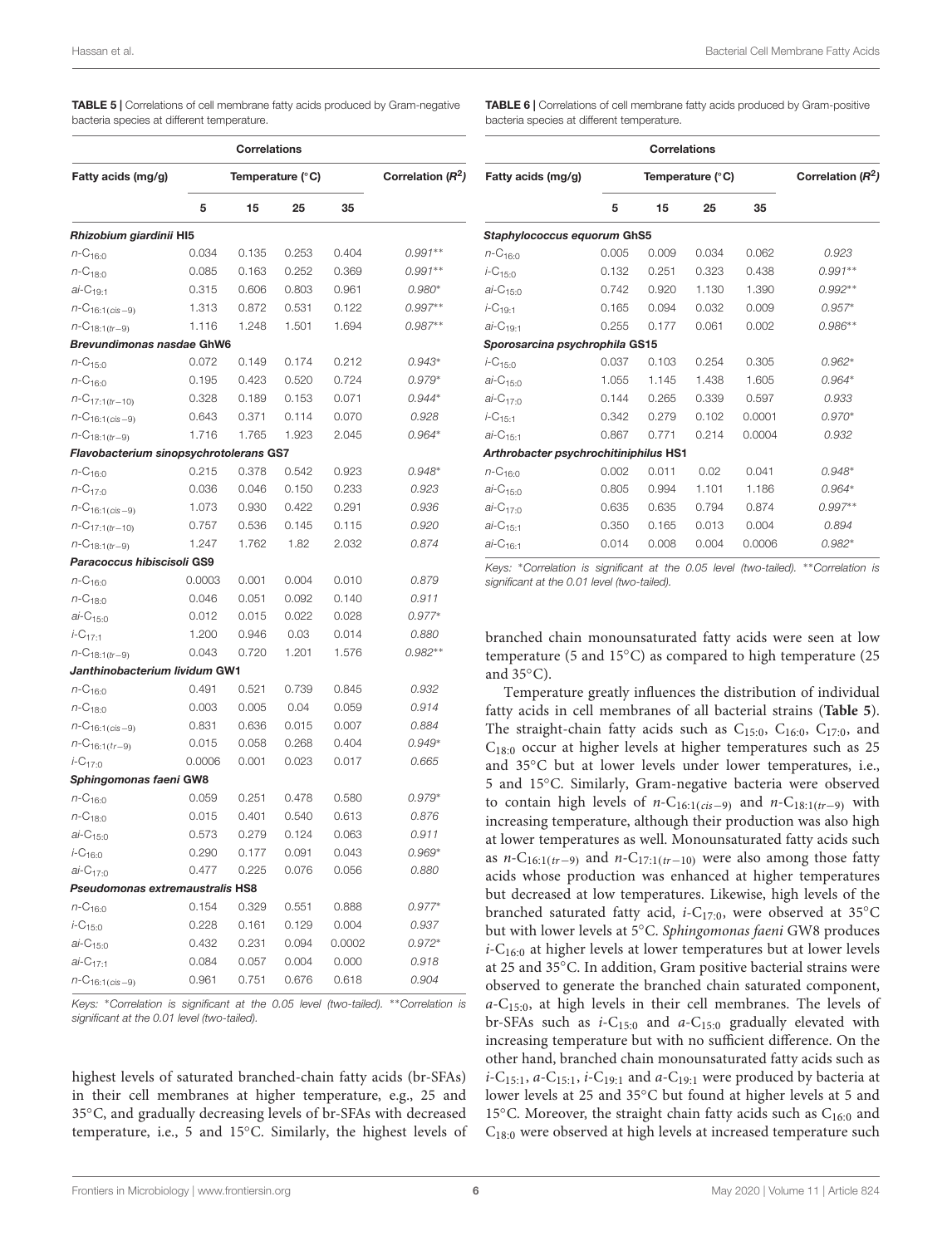as 25 and 35◦C but in at low levels at lower temperature, i.e., at 5 and 15◦C.

### **DISCUSSION**

The present work aimed to study the distribution of saturated and unsaturated, normal and branched phospholipid fatty acids (PLFAs) in cell membranes of cold-tolerant bacterial strains belonging to both Gram-negative and Gram-positive groups. The comprehensive PLFA profiles of bacteria from Pakistan glaciers obtained in this study could be used to identify and quantify bacteria in cold habitats as each bacterial species displays a unique cell membrane fatty acid profile. Most importantly, the saturated  $C_{16:0}$  fatty acid is the most common FA, observed at high levels in all types of bacteria. Using PLFAs as bio-markers for bacterial identification and quantification continues to increase in popularity in the scientific community [\(Willers et al.,](#page-8-20) [2015\)](#page-8-20). PLFAs are the primary component of bacterial cell membranes; they degrade very rapidly upon cell death [\(White et al.,](#page-8-21) [2009\)](#page-8-21). Therefore, they are considered to be more representative of living bacterial biomass and more accurate than DNA-based approaches as PLFAs are more readily transformed following cell−death compared to DNA [\(Feinstein et al.,](#page-8-22) [2009\)](#page-8-22). Several researchers have used PLFA profiles for the quantification of bacteria in a given environment in order to understand function of genes involved in metabolic activities, for the screening of pathogenic bacteria, or the determination of community structures and bacterial diversity [\(Kellogg et al.,](#page-8-23) [2001;](#page-8-23) [Jungblut](#page-8-24) [et al.,](#page-8-24) [2009;](#page-8-24) [Frostegard et al.,](#page-8-25) [2011;](#page-8-25) [Buhring et al.,](#page-7-2) [2012;](#page-7-2) [Naeher](#page-8-26) [et al.,](#page-8-26) [2012\)](#page-8-26). Here we suggest that the comparison of PLFA distributions of bacteria isolated from cold environments with bacteria inhabiting warmer habitats, for identification purposes, would be misguided as fatty acid composition and quantity alter greatly alongside changes in the surrounding environment [\(Willers et al.,](#page-8-20) [2015\)](#page-8-20). However, PLFAs may be useful in association with the study of physiological changes in bacteria.

Most of the Gram-negative bacteria exhibit  $n$ -MUFAs as the major group of cell membrane FAs while those of Grampositive species are dominated by br-SFAs, a characteristic pattern previously reported by [Frostegard and Baath](#page-8-27) [\(1996\)](#page-8-27). The  $a-C_{15:0}$ , n-C<sub>16:0</sub> and n-C<sub>18:1</sub> as the dominant cell membrane FAs in Gram-positive species in the current study corroborates with the literature [\(Gillan et al.,](#page-8-28) [1983;](#page-8-28) [Breulmann et al.,](#page-7-3) [2014;](#page-7-3) [Dong](#page-8-29) [et al.,](#page-8-29) [2014;](#page-8-29) [Fichtner et al.,](#page-8-30) [2014;](#page-8-30) [Reinsch et al.,](#page-8-31) [2014\)](#page-8-31). More specifically,  $n-C_{16:1}$  and the monounsaturated fatty acid  $n-C_{18:1}$ were the major types of fatty acid in cell membranes of the studied bacterial species summarized **[Table 1](#page-2-0)**. Previous research has shown  $n$ -C<sub>16:1</sub> and  $n$ -C<sub>18:1</sub> as the most predominant PLFA and signature biomarkers of Gram-negative bacteria [\(Buckeridge](#page-7-4) [et al.,](#page-7-4) [2013;](#page-7-4) [Djukic et al.,](#page-8-32) [2013;](#page-8-32) [Tavi et al.,](#page-8-33) [2013;](#page-8-33) [Zheng et al.,](#page-9-1) [2013;](#page-9-1) [Banks et al.,](#page-7-5) [2014;](#page-7-5) [Lange et al.,](#page-8-34) [2014;](#page-8-34) [Reinsch et al.,](#page-8-31) [2014;](#page-8-31) [Zhang et al.,](#page-9-2) [2014\)](#page-9-2).

Apart from general interspecies PLFA distributions we evaluated the effect of growth temperature on the relative distributions and levels of major FAs in cell membranes of Gram-negative and Gram-positive bacteria. Notably, increasing temperature caused a substantial decline in the relative amount of br-SFAs and br-MUFAs, in particular, in Gram-positive species (Sporosarcina psychrophila GS15, Sphingomonas faeni GW8, Staphylococcus equorum GhS5, Arthrobacter psychrolactophilus HS1) from about 90% at 5 and 15◦C to less than 1% at 35◦C while the amount of saturated normal FAs increased from an initial range of 0.4–2% to 1.8–51%. These observations corroborate the role of br-FAs in the adaptability of these bacteria toward changes in temperature. It has been reported that br-FAs maintain the normal liquid-crystalline (fluid) state of bacterial PLFA by lowering the melting point and, thus, enabling membranes to perform normal cellular function at low temperature [\(Suutari](#page-8-15) [and Laakso,](#page-8-15) [1994;](#page-8-15) [Bowles et al.,](#page-7-6) [1996;](#page-7-6) [Sun et al.,](#page-8-35) [2012\)](#page-8-35). An increased production of br-FAs by psychrophilic bacteria in response to lower temperatures has been observed previously, e.g., for the food pathogen Listeria monocytogenes [\(Annous](#page-7-7) [et al.,](#page-7-7) [1997\)](#page-7-7). However, to the best of our knowledge, this is the first time that such temperature adaption is reported for bacteria species Sporosarcina psychrophila, Sphingomonas faeni, Staphylococcus equorum, and Arthrobacter psychrolactophilus. Other Gram-positive bacteria for which equivalent changes in PLFA composition at lower temperature has been observed include Staphylococci, incorporating increasing amounts of br-MUFAs into their cell membranes [\(Onyango and Alreshidi,](#page-8-36) [2018\)](#page-8-36). [Suutari and Laakso](#page-8-37) [\(1992\)](#page-8-37) reported increased production of lower-melting point a-FAs at low temperature for Bacillus subtilis and Bacillus megaterium but decreased i-FA production. Similarly, [Annous et al.](#page-7-7) [\(1997\)](#page-7-7) reported an increase in levels of short-chain and a-branched-chain FAs in the cell membrane of Listeria monocytogenes with the temperature decreasing from 45 to  $5^{\circ}$ C.

Changes in FA distributions from different growth temperatures were similarly pronounced for the Gram-negative bacteria investigated, Flavobacterium sinopsychrotolerans GS7, Paracoccus hibiscisoli GS9, Janthinobacterium lividum GW1, Brevundimonas nasdae GhW6, Rhizobium giardinii HI5 and Pseudomonas extremaustralis HS8. In particular, the relative levels of saturated fatty acids such as C15:0, C16:0, C17:0, and  $C<sub>18:0</sub>$  vary significantly. High levels of saturated FAs lower the membrane fluidity, thus, helping bacteria to survive at higher temperatures [\(Knothe and Dunn,](#page-8-38) [2009\)](#page-8-38). Although n-MUFAs were the main group of membrane FAs of the investigated Gram-negative bacterial strains at all temperatures, the relative level of  $n-C_{16:1(cis-9)}$  decreased considerably with increasing temperature. The accumulation of MUFAs especially with cis-conformation has been reported as a means of lowering the FA melting point and improving cell membrane fluidity at low temperatures [\(Russell,](#page-8-39) [1989;](#page-8-39) [Mangelsdorf et al.,](#page-8-40) [2009\)](#page-8-40). For example, saturated  $n$ -C<sub>16:0</sub> has a melting point of 63°C whereas the introduction of one double bond, i.e., converting *n*-C<sub>16:0</sub> to *n*-C<sub>16:1</sub>, lowers the melting point significantly to  $-1^{\circ}$ C [\(Knothe and Dunn,](#page-8-38) [2009\)](#page-8-38).

As far as we know, membrane FA adaption to growth temperature has not yet been reported for the above-mentioned Gram-negative species. Similar patterns were observed by [Theberge et al.](#page-8-41) [\(1996\)](#page-8-41) for the FA composition of Rhizobium leguminosarum at temperatures of 10, 15, 22, and 30◦C, with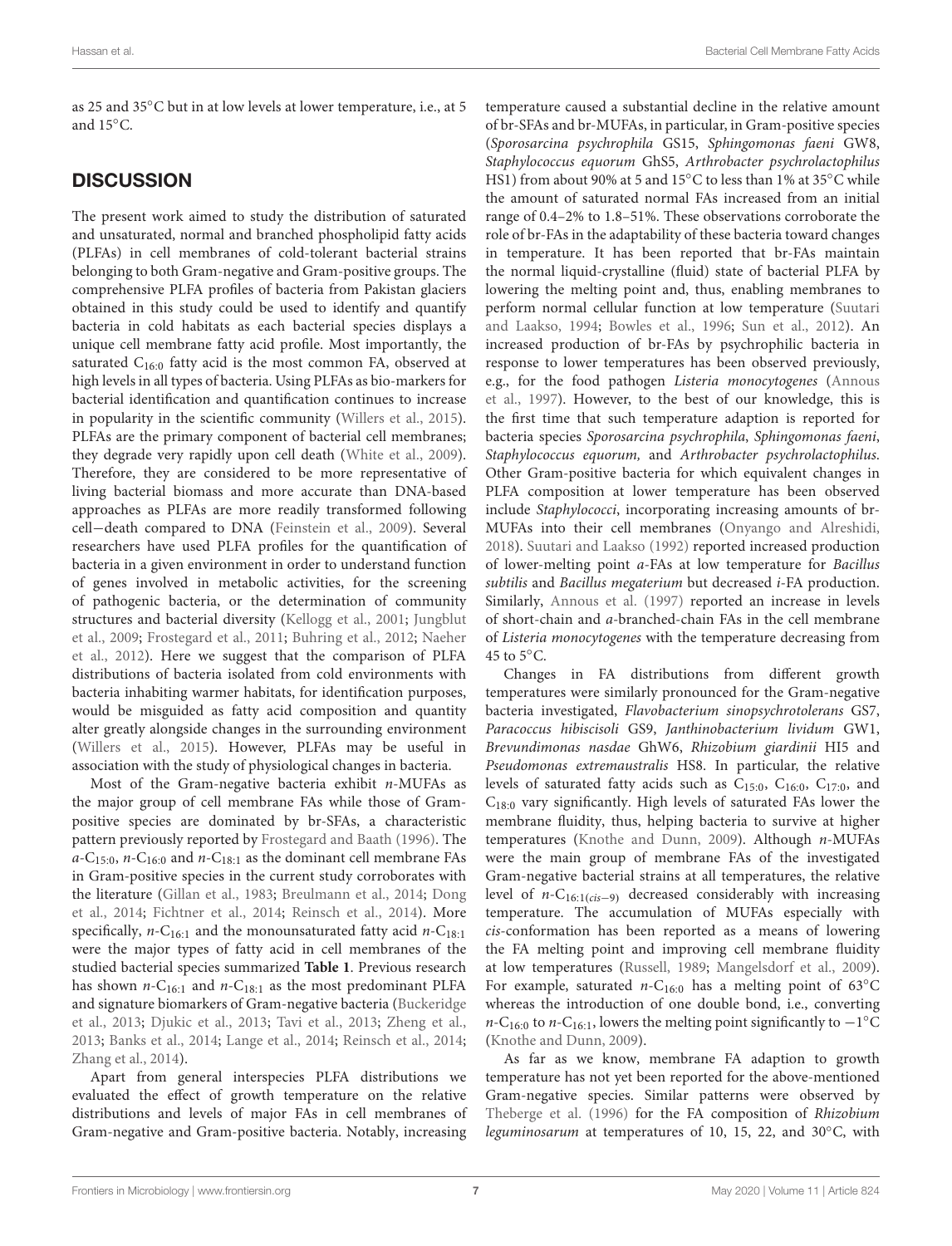higher levels of MUFAs and C<sub>18:1</sub>, in particular, at lower temperatures. [Bajerski et al.](#page-7-8) [\(2017\)](#page-7-8) evaluated the FA profile of Chryseobacterium frigidisoli and found monounsaturated  $i$ -C<sub>17:1</sub> at high levels at lower temperature (10◦C), confirming the role of unsaturated membrane FAs with a lower melting point in cold adaptation [\(Russell,](#page-8-42) [1984,](#page-8-42) [1989\)](#page-8-39). In contrast, Pseudomonas syringae, which was isolated from ice samples of Antarctica, contains high levels of saturated and trans-monounsaturated FAs although fatty acids with the cis-isomers were also detected [\(Kiran et al.,](#page-8-43) [2005\)](#page-8-43).

Overall, the observed shifts in the distributions of saturated and unsaturated, normal and branched FAs with growth temperature appear consistent across the investigated 10 strains of Gram-positive and Gram-negative bacteria. This points toward the potential for the development of temperature-sensitive molecular ratios for (non-polar) glacial settings with high proportions of bacterial biomass such as glacial ice, melted water and sediments. Such approaches remain to be tested in situ.

#### **CONCLUSION**

The analysis of cell membrane fatty acids of 42 cold-tolerant bacteria isolated from various glaciers of the Karakoram Mountain Range has revealed straight-chain monounsaturated fatty acids and branched-chain fatty acids as the dominant compounds among cell membrane fatty acids in Gram-positive and Gram-negative species, respectively. In addition, fatty acid distributions in bacterial cell membranes are significantly affected by growth temperature. In particular, a pronounced shift from enhanced proportions of monounsaturated to saturated branched and normal fatty acids with increasing temperature has been observed in Gram-negative bacteria species, whereas a notable increase in branched and normal saturated fatty acids with increased temperatures has witnessed in Gram-positive bacteria. Our study demonstrates the role of fatty acids for the maintenance of cell membrane fluidity in bacteria living in nonpolar glacial habitats. The observed temperature-dependent shifts in fatty acid distributions may furthermore contribute to the

### **REFERENCES**

- <span id="page-7-7"></span>Annous, B. A., Becker, L. A., Bayles, D. O., Labeda, D. P., and Wilkinson, B. J. (1997). Critical role of anteiso-C15: 0 fatty acid in the growth of Listeria monocytogenes at low temperatures. Appl. Environ. Microbiol. 63, 3887– 3894.
- <span id="page-7-0"></span>Bajerski, F., and Wagner, D. (2013). Bacterial succession in Antarctic soils of two glacier forefields on Larsemann Hills, East Antarctica. FEMS. Microbiol. Ecol. 85, 128–142. [doi: 10.1111/1574-6941.12105](https://doi.org/10.1111/1574-6941.12105)
- <span id="page-7-8"></span>Bajerski, F., Wagner, D., and Mangelsdorf, K. (2017). Cell membrane fatty acid composition of Chryseobacterium frigidisoli PB4T, isolated from Antarctic glacier forefield soils, in response to changing temperature and pH conditions. Front. Microbiol. 8:677. [doi: 10.3389/fmicb.2017.](https://doi.org/10.3389/fmicb.2017.00677) [00677](https://doi.org/10.3389/fmicb.2017.00677)
- <span id="page-7-5"></span>Banks, M. L., Kennedy, A. C., Kremer, R. J., and Eivazi, F. (2014). Soil microbial community response to surfactants and herbicides in two soils. Appl. Soil Ecol. 74, 12–20.

development of temperature-sensitive molecular proxies in order to track temperature changes in (sub-) glacial environmental archives with high proportions of bacterial biomass. Finally, the capability of psychrophilic bacteria to produce biodesirable fatty acids, e.g., polyunsaturated fatty acids, represents an alternative source of such fatty acids for heterotrophic organisms in glacial environments.

### DATA AVAILABILITY STATEMENT

All datasets generated for this study are included in the article.

### AUTHOR CONTRIBUTIONS

NH, FH, and AA designed the research work. NH, MR, AH, and FH collected the samples from glaciers. AS, NH, and MR isolated and identified bacteria species. IB, JH, and NH carried out the GS/MS and afterward data analysis. FH and AA supervised the whole research work. FH and NH wrote the manuscript. All authors read and approved the final manuscript.

## FUNDING

Funds for the research work were provided by Commonwealth Scholarship Commission, United Kingdom. In addition, NERC Life Sciences Mass Spectrometry Facility, School of Chemistry, University of Bristol, also supported this study.

### ACKNOWLEDGMENTS

We are thankful to Dr. Simmon Cobb, Senior Teaching Laboratory Technician and Mr. James Williams, the Analytical Research Technician in LOWTEX for providing technical help during research work.

- <span id="page-7-6"></span>Bowles, B. L., Foglia, T. A., and Juneja, V. K. (1996). Temperature induced shifts in the fatty acid profile of Staphylococcus aureus WRRC B124 1. J. Rap. Methods Aut. Microbiol. 4, 235–245.
- <span id="page-7-3"></span>Breulmann, M., Masyutenko, N. P., Kogut, B. M., Schroll, R., Dörfler, U., Buscot, F., et al. (2014). Short-term bioavailability of carbon in soil organic matter fractions of different particle sizes and densities in grassland ecosystems. Sci. Total Environ. 497, 29–37. [doi: 10.1016/j.scitotenv.2014.](https://doi.org/10.1016/j.scitotenv.2014.07.080) [07.080](https://doi.org/10.1016/j.scitotenv.2014.07.080)
- <span id="page-7-4"></span>Buckeridge, K. M., Banerjee, S., Siciliano, S. D., and Grogan, P. (2013). The seasonal pattern of soil microbial community structure in mesic low arctic tundra. Soil Biol. Biochem. 65, 338–347.
- <span id="page-7-2"></span>Buhring, S. I., Schubotz, F., Harms, C., Lipp, J. S., Amils, R., and Hinrichs, K. U. (2012). Lipid signatures of acidophilic microbial communities in an extreme acidic environment–Río Tinto, Spain. Org. Geochem. 47, 66–77.
- <span id="page-7-1"></span>Cossins, A. R., and MacDonald, A. G. (1984). Homeoviscous theory under pressure: II. The molecular order of membranes from deep-sea fish. BBA Biomembranes 776, 144–150.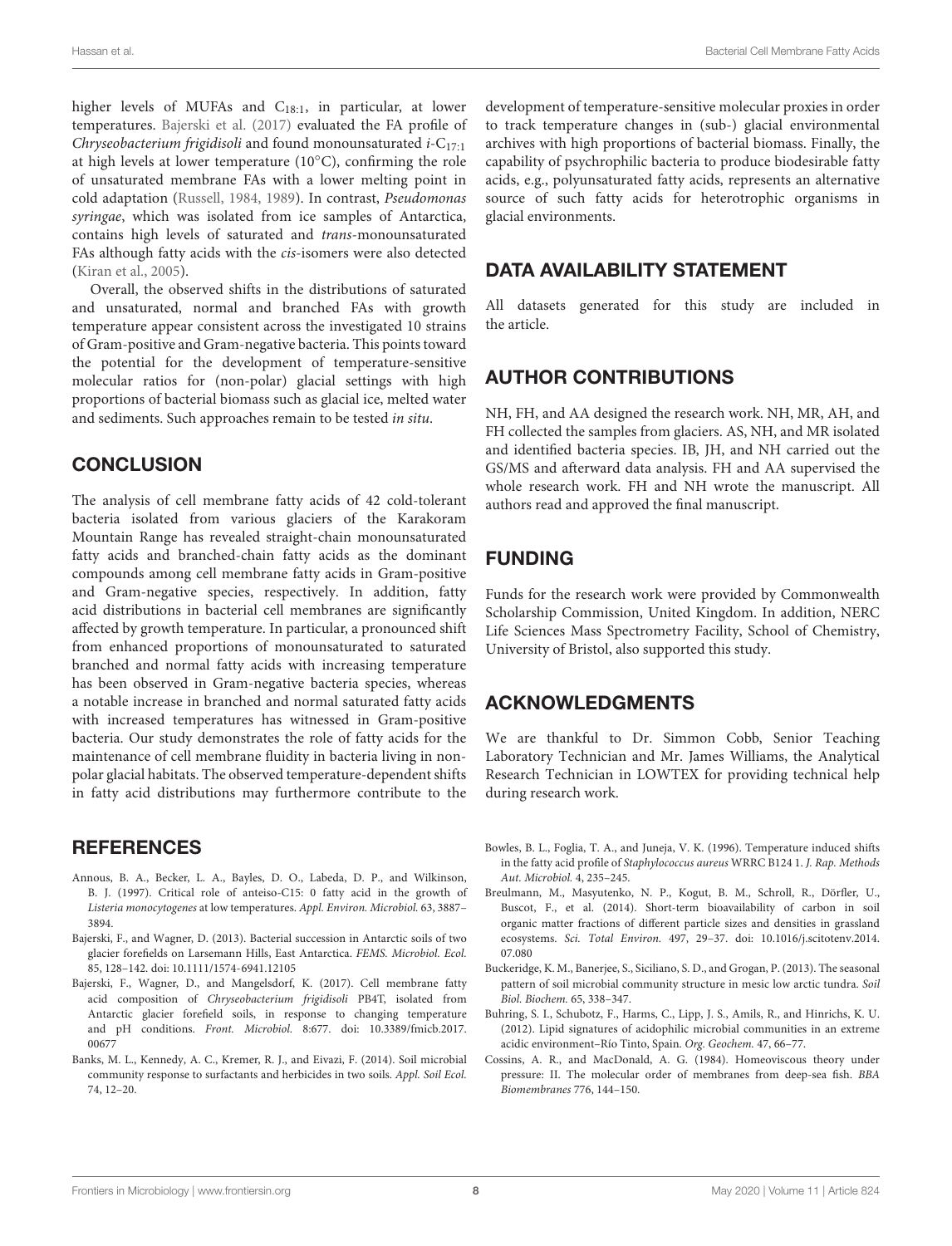- <span id="page-8-6"></span>Crowe, J. H., Hoekstra, F. A., and Crowe, L. M. (1992). Anhydrobiosis. Annu. Rev. Physiol. 54, 579–599.
- <span id="page-8-16"></span>DeLong, E. F., and Yayanos, A. A. (1986). Biochemical function and ecological significance of novel bacterial lipids in deep-sea procaryotes. Appl. Environ. Microbiol. 51, 730–737.
- <span id="page-8-10"></span>Denich, T. J., Beaudette, L. A., Lee, H., and Trevors, J. T. (2003). Effect of selected environmental and physico-chemical factors on bacterial cytoplasmic membranes. J. Microbiol. Methods 52, 149–182.
- <span id="page-8-32"></span>Djukic, I., Zehetner, F., Watzinger, A., Horacek, M., and Gerzabek, M. H. (2013). In situ carbon turnover dynamics and the role of soil microorganisms therein: a climate warming study in an Alpine ecosystem. FEMS Microbiol. Ecol. 83, 112–124. [doi: 10.1111/j.1574-6941.2012.01449.x](https://doi.org/10.1111/j.1574-6941.2012.01449.x)
- <span id="page-8-29"></span>Dong, H. Y., Kong, C. H., Wang, P., and Huang, Q. L. (2014). Temporal variation of soil friedelin and microbial community under different land uses in a long-term agroecosystem. Soil Biol. Biochem. 69, 275–281.
- <span id="page-8-19"></span>El Razak, A. A., Ward, A. C., and Glassey, J. (2014). Screening of marine bacterial producers of polyunsaturated fatty acids and optimisation of production. Microbial. Ecol. 67, 454–464. [doi: 10.1007/s00248-013-0332-y](https://doi.org/10.1007/s00248-013-0332-y)
- <span id="page-8-22"></span>Feinstein, L. M., Sul, W. J., and Blackwood, C. B. (2009). Assessment of bias associated with incomplete extraction of microbial DNA from soil. Appl. Environ. Microbiol. 75, 5428–5433. [doi: 10.1128/AEM.00120-09](https://doi.org/10.1128/AEM.00120-09)
- <span id="page-8-30"></span>Fichtner, A., Von Oheimb, G., Härdtle, W., Wilken, C., and Gutknecht, J. L. M. (2014). Effects of anthropogenic disturbances on soil microbial communities in oak forests persist for more than 100 years. Soil Biol. Biochem. 70, 79–87.
- <span id="page-8-27"></span>Frostegard, A., and Baath, E. (1996). The use of phospholipid fatty acid analysis to estimate bacterial and fungal biomass in soil. Biol. Fert. Soils 22, 59–65.
- <span id="page-8-25"></span>Frostegard, A., Tunlid, A., and Baah, E. (2011). Use and misuse of PLFA measurements in soils. Soil Biol. Biochem. 43, 1621–1625.

<span id="page-8-13"></span>Fulco, A. J. (1983). Fatty acid metabolism in bacteria. Prog. Lipid Res. 22, 133–160.

- <span id="page-8-8"></span>Ganzert, L., Lipski, A., Hubberten, H. W., and Wagner, D. (2011). The impact of different soil parameters on the community structure of dominant bacteria from nine different soils located on Livingston Island, South Shetland Archipelago, Antarctica. FEMS Microbiol. Ecol. 76, 476–491. [doi: 10.1111/j.](https://doi.org/10.1111/j.1574-6941.2011.01068.x) [1574-6941.2011.01068.x](https://doi.org/10.1111/j.1574-6941.2011.01068.x)
- <span id="page-8-9"></span>Georlette, D., Blaise, V., Collins, T., D'Amico, S., Gratia, E., Hoyoux, A., et al. (2004). Some like it cold: biocatalysis at low temperatures. FEMS Microbiol. Rev. 28, 25–42.
- <span id="page-8-28"></span>Gillan, F. T., Johns, R. B., Verheyen, T. V., Nichols, P. D., Esdaile, R. J., and Bavor, H. J. (1983). Monounsaturated fatty acids as specific bacterial markers in marine sediments. Adv. Org. Geochem. 1, 198–206. [doi: 10.1016/j.scitotenv.2011.10.015](https://doi.org/10.1016/j.scitotenv.2011.10.015)
- <span id="page-8-7"></span>Hassan, N., Rafiq, M., Hayat, M., Shah, A. A., and Hasan, F. (2016). Psychrophilic and psychrotrophic fungi: a comprehensive review. Rev. Environ. Sci. Biotechnol. 15, 147–172.
- <span id="page-8-14"></span>Hazel, J. R., and Williams, E. E. (1990). The role of alterations in membrane lipid composition in enabling physiological adaptation of organisms to their physical environment. Prog. Lipid Res. 29, 167–227.
- <span id="page-8-2"></span>Hoshino, T., and Matsumoto, N. (2012). Cryophilic fungi to denote fungi in the cryosphere. Fungal Biol. Rev. 26, 102–105.
- <span id="page-8-24"></span>Jungblut, A. D., Allen, M. A., Burns, B. P., and Neilan, B. A. (2009). Lipid biomarker analysis of cyanobacteria-dominated microbial mats in meltwater ponds on the McMurdo Ice Shelf, Antarctica. Org. Geochem. 40, 258–269.
- <span id="page-8-23"></span>Kellogg, J. A., Bankert, D. A., Withers, G. S., Sweimler, W., Kiehn, T. E., and Pfyffer, G. E. (2001). Application of the Sherlock Mycobacteria Identification System using high-performance liquid chromatography in a clinical laboratory. J. Clin. Microbiol. 39, 964–970.
- <span id="page-8-43"></span>Kiran, M. D., Annapoorni, S., Suzuki, I., Murata, N., and Shivaji, S. (2005). Cis– trans isomerase gene in psychrophilic Pseudomonas syringae is constitutively expressed during growth and under conditions of temperature and solvent stress. Extremophiles 9, 117–125.
- <span id="page-8-38"></span>Knothe, G., and Dunn, R. O. (2009). A comprehensive evaluation of the melting points of fatty acids and esters determined by differential scanning calorimetry. J. Am. Oil Chem. Soc. 86, 843–856.
- <span id="page-8-34"></span>Lange, M., Habekost, M., Eisenhauer, N., Roscher, C., Bessler, H., Engels, C., et al. (2014). Biotic and abiotic properties mediating plant diversity effects on soil microbial communities in an experimental grassland. PLoS One 9:e96182. [doi:](https://doi.org/10.1371/journal.pone.0096182) [10.1371/journal.pone.0096182](https://doi.org/10.1371/journal.pone.0096182)
- <span id="page-8-40"></span>Mangelsdorf, K., Finsel, E., Liebner, S., and Wagner, D. (2009). Temperature adaptation of microbial communities in different horizons of Siberian permafrost-affected soils from the Lena Delta. Chem. D Erde Geochem. 69, 169–182.
- <span id="page-8-12"></span>Mansilla, M. C., Cybulski, L. E., Albanesi, D., and de Mendoza, D. (2004). Control of membrane lipid fluidity by molecular thermosensors. J. Bacteriol. 186, 6681–6688.
- <span id="page-8-0"></span>Margesin, R., Fonteyne, P. A., Schinner, F., and Sampaio, J. P. (2007). Rhodotorula psychrophila sp. nov., Rhodotorula psychrophenolica sp. nov. and Rhodotorula glacialis sp. nov., novel psychrophilic basidiomycetous yeast species isolated from alpine environments. Int. J. Syst. Evol. Microbiol. 57, 2179–2184.
- <span id="page-8-1"></span>Margesin, R., and Miteva, V. (2011). Diversity and ecology of psychrophilic microorganisms. Res. Microbiol. 162, 346–361. [doi: 10.1016/j.resmic.2010.1](https://doi.org/10.1016/j.resmic.2010.12.004) [2.004](https://doi.org/10.1016/j.resmic.2010.12.004)
- <span id="page-8-4"></span>Montiel, P. O. (2000). Soluble carbohydrates (trehalose in particular) and cryoprotection in polar biota. Cryo Lett. 21, 83–90.
- <span id="page-8-26"></span>Naeher, S., Smittenberg, R. H., Gilli, A., Kirilova, E. P., Lotter, A. F., and Schubert, C. J. (2012). Impact of recent lake eutrophication on microbial community changes as revealed by high resolution lipid biomarkers in Rotsee (Switzerland). Org. Geochem. 49, 86–95.
- <span id="page-8-18"></span>Nichols, D. S., Brown, J. L., Nichols, P. D., and McMeekin, T. A. (1997). Production of eicosapentaenoic and arachidonic acids by an Antarctic bacterium: response to growth temperature. FEMS Microbiol. Lett. 152, 349–354.
- <span id="page-8-36"></span>Onyango, L. A., and Alreshidi, M. M. (2018). Adaptive metabolism in staphylococci: survival and persistence in environmental and clinical settings. J. Pathog. 2018:1092632. [doi: 10.1155/2018/1092632](https://doi.org/10.1155/2018/1092632)
- <span id="page-8-31"></span>Reinsch, S., Michelsen, A., Sárossy, Z., Egsgaard, H., Schmidt, I. K., Jakobsen, I., et al. (2014). Short-term utilization of carbon by the soil microbial community under future climatic conditions in a temperate heathland. Soil Biol. Biochem. 68, 9–19.
- <span id="page-8-42"></span>Russell, N. J. (1984). Mechanisms of thermal adaptation in bacteria: blueprints for survival. Trends Biochem. Sci. 9, 108–112.
- <span id="page-8-39"></span>Russell, N. J. (1989). Functions of lipids: structural roles and membrane functions. Microbial. Lipid 2, 279–365.
- <span id="page-8-5"></span>Russell, N. J. (1990). Cold adaptation of microorganisms. Philos. Trans. R. Soc. Lond. B. Biol. Sci. 326, 595–611.
- <span id="page-8-11"></span>Sinensky, M. (1974). Homeoviscous adaptation—a homeostatic process that regulates the viscosity of membrane lipids in Escherichia coli. Proc. Natl. Acad. Sci.U.S.A. 71, 522–525.
- <span id="page-8-3"></span>Singh, S. M., Puja, G., and Bhat, D. J. (2006). Psychrophilic fungi from Schirmacher oasis, East Antarctica. Curr. Sci. 90, 1388–1392.
- <span id="page-8-35"></span>Sun, Y., Wilkinson, B. J., Standiford, T. J., Akinbi, H. T., and O'Riordan, M. X. (2012). Fatty acids regulate stress resistance and virulence factor production for Listeria monocytogenes. J. Bacteriol. 194, 5274–5284. [doi: 10.1128/JB.000](https://doi.org/10.1128/JB.00045-12) [45-12](https://doi.org/10.1128/JB.00045-12)
- <span id="page-8-37"></span>Suutari, M., and Laakso, S. (1992). Unsaturated and branched chain-fatty acids in temperature adaptation of Bacillus subtilis and Bacillus megaterium. BBA Lipids Lipid Metab. 1126, 119–124.
- <span id="page-8-15"></span>Suutari, M., and Laakso, S. (1994). Microbial fatty acids and thermal adaptation. Crit. Rev. Microbiol. 20, 285–328.
- <span id="page-8-33"></span>Tavi, N. M., Martikainen, P. J., Lokko, K., Kontro, M., Wild, B., Richter, A., et al. (2013). Linking microbial community structure and allocation of plant-derived carbon in an organic agricultural soil using 13CO2 pulsechase labelling combined with 13C-PLFA profiling. Soil Biol. Biochem. 58, 207–215.
- <span id="page-8-41"></span>Theberge, M. C., Prevost, D., and Chalifour, F. P. (1996). The effect of different temperatures on the fatty acid composition of Rhizobium leguminosarum bv. viciae in the faba bean symbiosis. New Phytol. 134, 657–664.
- <span id="page-8-21"></span>White, P. M., Potter, T. L., and Strickland, T. C. (2009). Pressurized liquid extraction of soil microbial phospholipid and neutral lipid fatty acids. J. Agric. Food Chem. 57, 7171–7177. [doi: 10.1021/jf901257n](https://doi.org/10.1021/jf901257n)
- <span id="page-8-20"></span>Willers, C., Jansen van Rensburg, P. J., and Claassens, S. (2015). Microbial signature lipid biomarker analysis–an approach that is still preferred, even amid various method modifications. J. Appl. Microbiol. 118, 1251–1263.
- <span id="page-8-17"></span>Wirsen, C. O., Jannasch, H. W., Wakeham, S. G., and Canuel, E. A. (1986). Membrane lipids of a psychrophilic and barophilic deep-sea bacterium. Curr. Microbiol. 14, 319–322.